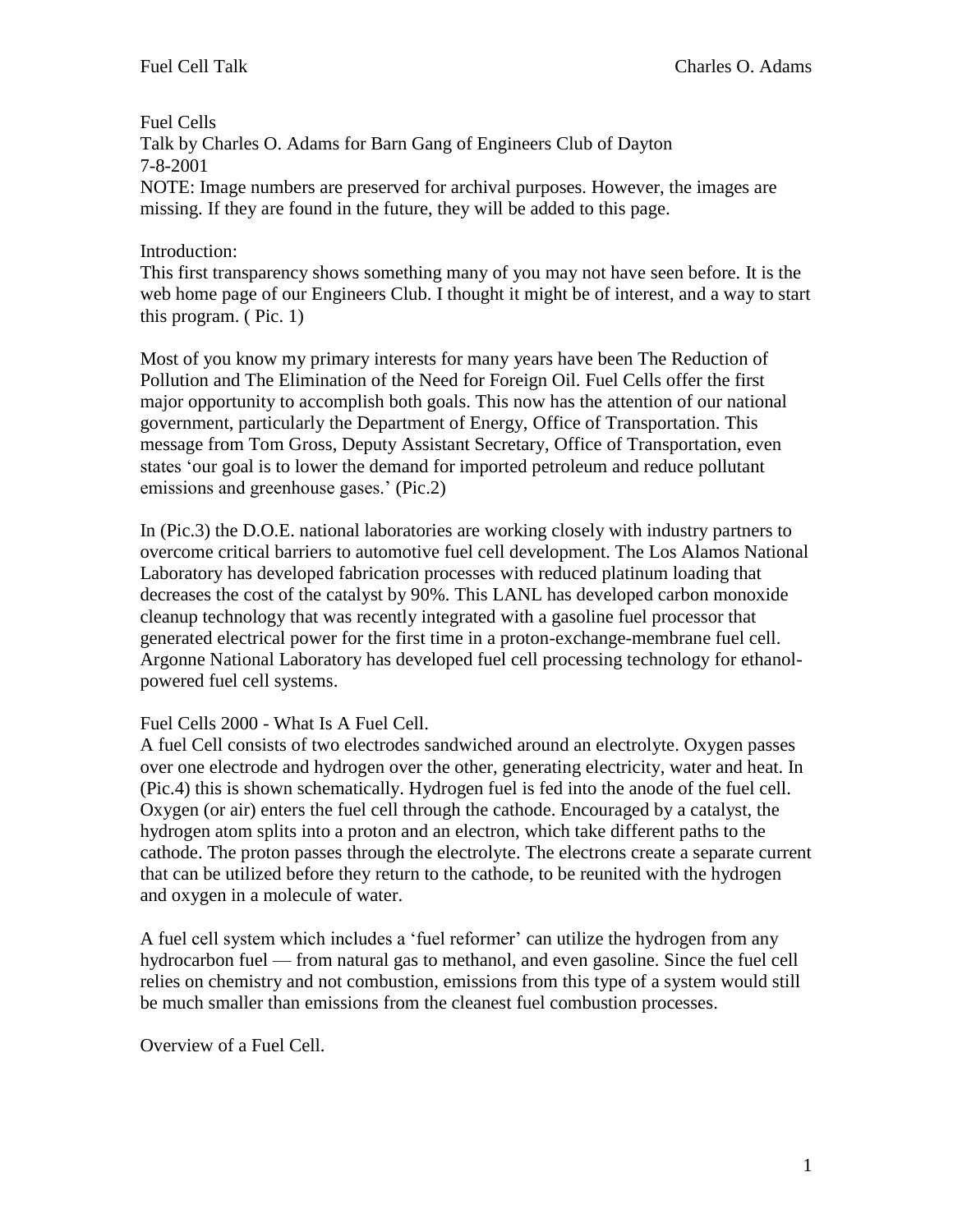In (Pic.5) is another picture illustrating a hydrogen-oxygen fuel cell. This is simply to repeat how hydrogen atoms are separated into electrons and protons at the catalyst surface. The protons pass through the membrane, while the electrons take the external path through the load, and return from the load to the other side of the membrane. There, the oxygen combines with the hydrogen protons and the hydrogen electrons to form the water discharge from the fuel cell, and generate by-product heat.

## National Energy Policy:

The first National Energy Policy drafted by Vice President Dick Cheney's committee stressed reliance on Big Oil. It created a ruckus. As finally released, the National Energy Policy includes tax incentives for hybrid and fuel cell vehicles. In addition to focusing on increases in oil drilling and energy production, the report recommends measures designed to promote energy efficiency, conservation, and increasing use of renewable and alternative energy sources. Three of these are shown on (Pic.6): Tax Credits for HEVs and FCEVs, Commitment to IT Transportation Systems, Clean buses, FC Bus Technologies, and Clean Trucks, and Develop Next Generation Technology. The latter also directs the Secretary of Energy to focus research and development efforts on integrating current programs regarding hydrogen, fuel cells, and distributed generation of energy, or DG.

Congress is recognizing the need to push non-combustible power for automobiles. (Pic.7) and (Pic8) show a Summary of BEV, FCEV, HEV and Infrastructure Provisions in the Clean Efficient Automobiles Resulting From Advanced Car Technologies, the Clear Act - Senate 760. Shown are Battery Electric Vehicle Provisions, Fuel Cell Electric Vehicle Provisions, Hybrid Electric Vehicle Provisions, and Infrastructure Provisions. I recommend we all contact our Senators to push for early passage of this bill.

The Office of Power Technologies, of the Department of Energy, pushing for Fuel Cells, issued the FUEL CELL Summit listing Calendar of Events. This lists by months the various meetings, conferences, and symposiums covering fuel cell and energy issues. This is shown in (Pic.9).

A National Fuel Cell Research Center was established in 1997 on the campus of the University of California, Irvin. It hosts a two-day workshop that addresses the basics of fuel cell technology. (Pic.10) calls attention to this workshop held July 16-17, 2001. I intend to see what I can find out about what was accomplished.

## Fuel Cell Companies and Products:

There are a multiplicity of companies now making fuel cell products, some for stationary power generation, some for transportation vehicles. International Fuel Cells is one of the largest making units for Distributed Generation. Examples are shown in (Pic.11), (Pic.12) and (Pic.13). Four IFC fuel cells now serve as the primary source of power for the First National Bank of Omaha, (Pic.11). In Anchorage, Alaska, the U.S. Postal Service Has five fuel cells, connected in parallel, producing one megawatt of electricity, 24 hours a day. This is used in conjunction with the power grid of Chugach Electric Utility. It kicks in whenever there is a power outage. 30 outages have been experienced since the IFC